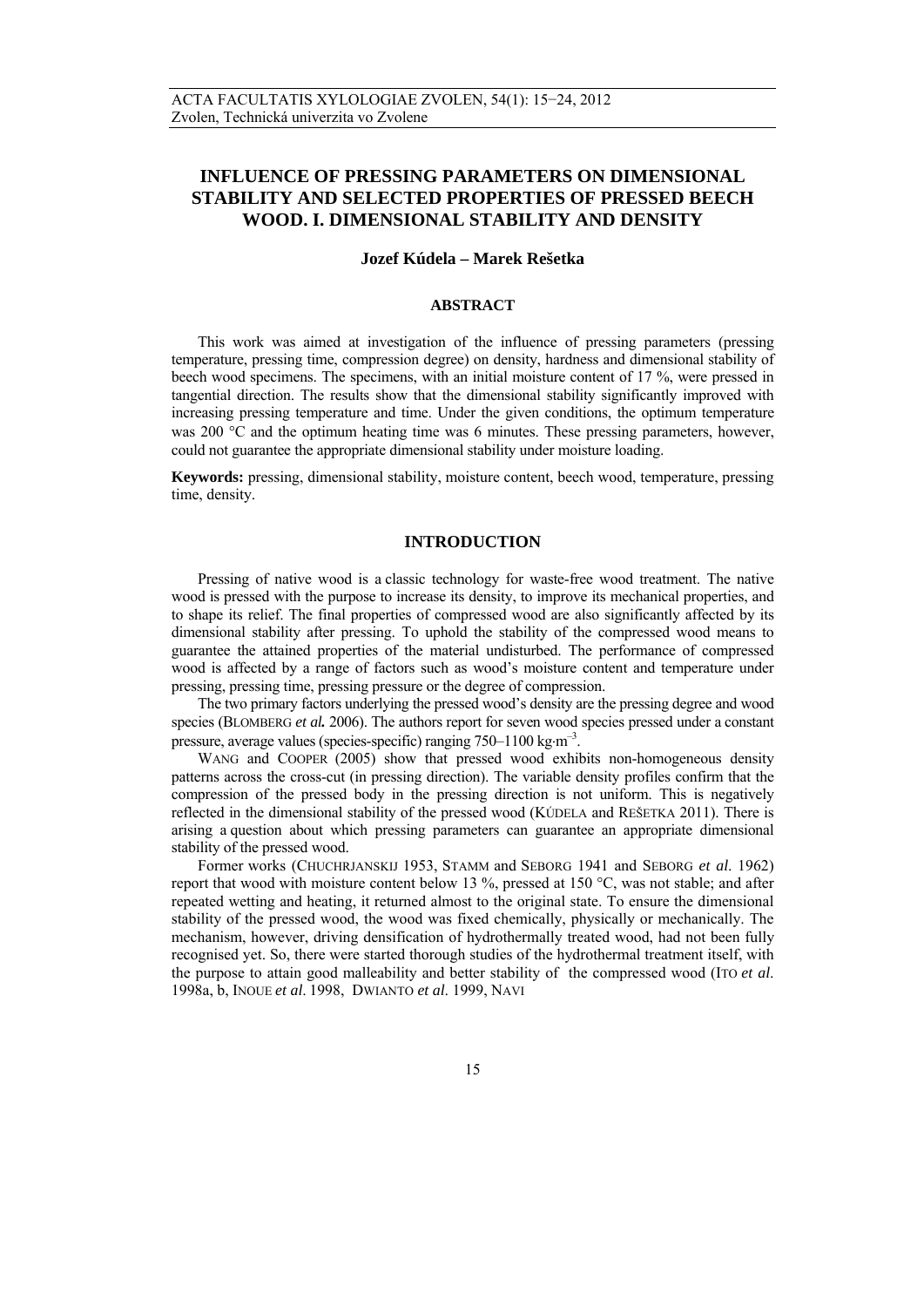and GIRARDET 2000, HIGASHIHARA *et al*. 2000, REINPRECHT and VIDHOLDOVÁ 2011 and others). New possibilities for exploring wood modifications induced by heat and moisture gave other incentives for re-starting the research.

 ITO *et al.* (1998) obtained, after preliminary plasticization, high dimensional stability for wood pressing temperatures above 180 °C, while the wood stability was also significantly affected by pressing time at the given temperature. JOHANSSON *et al*. (2006) report that wood heat-treated at varying temperatures reached the lowest sorption capacity at 200 °C. BÄCHLE (2007) documents an even ca 50% reduction of equilibrium moisture content of wood subjected to heat treatment. Reduction of wood sorption capacity results in improving dimensional stability. INOUE *et al.* (1998) fixing pressed wood by high-frequency heating, reduced, in such a way, its instant reversible deformation significantly. High-frequency heating was used in beech wood pressing also by Közsegi *et al*. 2000. The referred works show that the wood's dimensional stability is significantly influenced by interaction between moisture content and temperature. The effect of temperature is pronounced under high moisture content.

 NAVI and GIRARDET (2000) show that better results can be obtained for beech wood pressed at 150 °C in saturated steam (thermo-hydro-mechanical treatment – THM) than for the same wood pressed at low moisture contents (thermo-mechanical treatment – TM). The authors also demonstrated that, in comparison with compressed wood, THM compressed wood exhibited significantly reduced sorption capacity and better dimensional stability after repeated wetting in water. There is evidence for a range of other factors improving the dimensional stability in THM beech wood. Under given conditions, the destruction of lignin-carbohydrate matrix is more advanced, and after removal of the moisture and heat load, the matrix molecules are cross-linked due to restoration of hydrogen bonds distorted by wood plasticization and shaping. The stresses in the matrix are relaxed; the hygrophilous cell wall components (primarily hemicelluloses) form polymers showing more resistance against water. There were also observed different mechanisms driving deformation of cell elements. On the other hand, high wood moisture content has also negative impacts – and for higher pressing temperatures, a moisture content range of 15–20 % is recommended.

The results of the cited works do not allow specification of the optimum moisture content and temperature for wood during pressing, due to the influence of a range of other factors. KÚDELA (2005), CLAIR *et al*. (2003) and ESTEVES and PEREIRA (2009) show that molecular mechanisms underlying changes in wood are very diverse and complex. Several changes to wood structure have been explained satisfyingly (changes to chemical structure, degradation of hemicelluloses and of amorphous cellulose, lignin networking, reduction of the amount of hydroxyl groups followed by changes in sorption properties), many several, nevertheless, are still are still waiting for clarification (CLAIR *et al*. 2003).

The aim of our work was to find out, by experiments, the influence of selected pressing parameters (high temperature, varying pressing time and varying compression degree) on the density and dimensional stability of beech wood after pressing followed by conditioning to various moisture contents. Another aim was to use the obtained results for determining the optimum value of pressing temperature for the given pressing conditions.

# **MATERIALS AND METHODS**

 The experiments were carried out on beech wood test specimens with dimensions of 50  $\times$  50  $\times$  20 mm (R  $\times$  L  $\times$  T) – Fig. 1. The pressing direction was decided in accordance with CHUCHRJANSKYJ (1953), PERELYGIN (1965) and KÚDELA (1990), who report for beech wood better compressibility in tangential direction – due to a high portion of pith rays.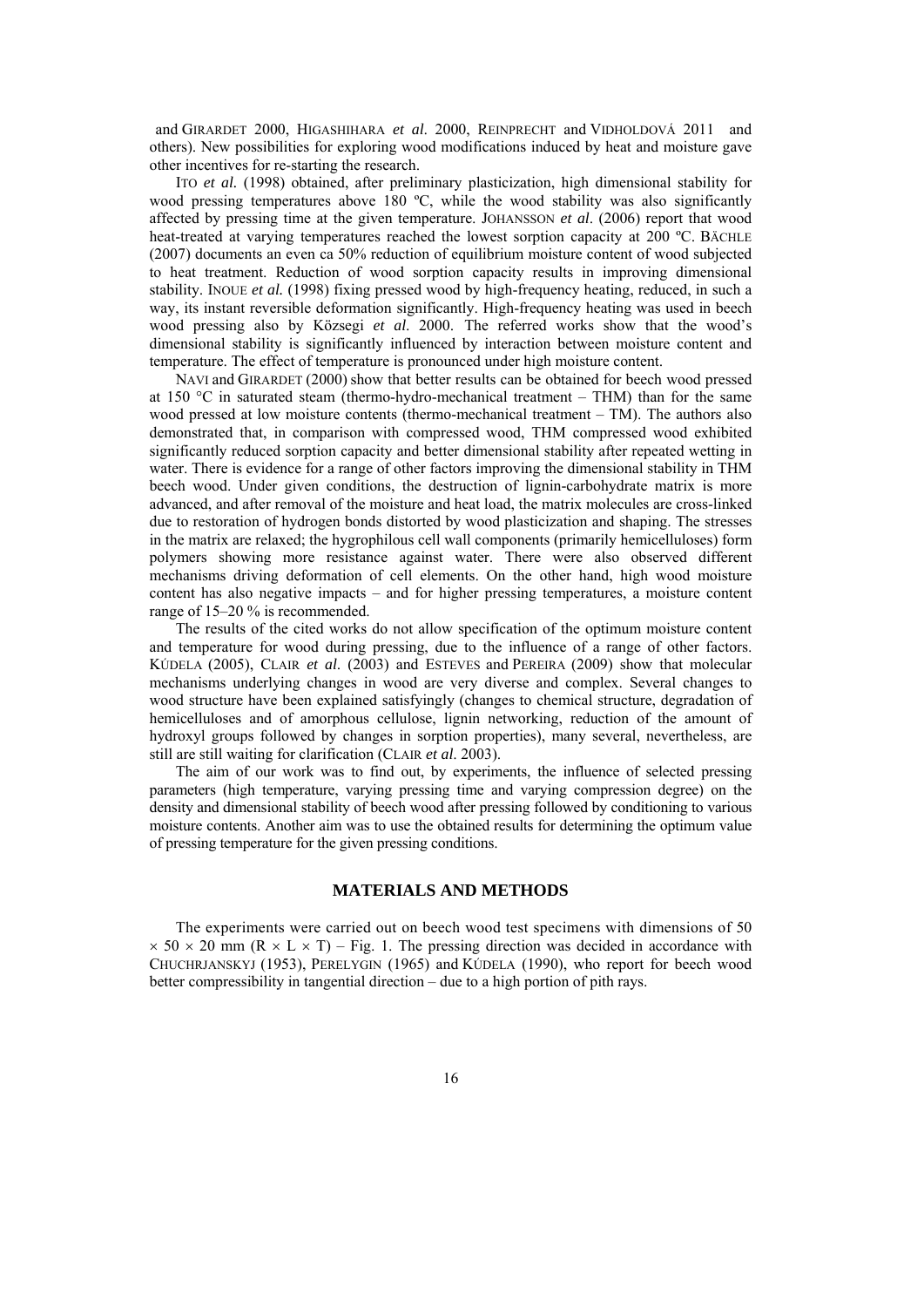

**Fig. 1 Test specimen – shape and dimensions.** 

The test specimens were conditioned at a relative air humidity of 80 % and a temperature of 20  $\degree$ C, corresponding to an equilibrium moisture content of 17 %. The acclimated specimens were pressed in testing compression equipment ZDN 50. Before the pressing, the specimens were weighed with an accuracy of 0.01 g and measured with an accuracy of 0.01 mm.

The pressing appliance was equipped with two pressing plates, with controlled heating. The heating was electric, controlled with a thermostat whose gauge was inserted directly in the pressing plate. For the pressing process, we chose four temperature regimens: 160, 180, 200 and 220 °C and three pressing periods: 2, 4 and 6 minutes. The specimens were pressed by 20 % and by 40 %. This extent was obtained with the aid of restraining metal mats with the thickness corresponding to the desired compression (20 % => 16 mm; 40 % => 12 mm).. By combining these factors, we obtained 24 different pressing regimens. For each regimen, there were used 10 specimens, altogether 240.

The conditioned specimens were taken out from the equipment, were weighed and measured with the same accuracy as above. Then they were stored in a conditioning box with a relative air humidity of 65 % and a temperature of 20  $^{\circ}$ C until reaching the equilibrium state. Further conditioning of the specimens was pursued at  $\varphi = 80$  % and  $t = 20$  °C. The conditioned specimens were weighed and measured again. Finally, the specimens were dried out to zero moisture content – to obtain the dry mass  $m_0$ .

The dimensional change of the test specimens in the pressing direction was calculated two times: immediately after the removal from the pressing equipment, according to the equation:

$$
D_1 = \frac{H_1 - H_0}{H_0} \cdot 100\tag{1}
$$

and after the conditioning of the test specimens in an environment with parameters  $(\varphi, t)$ , according to the equation

$$
D_2 = \frac{H_{2(3)} - H_0}{H_0} \cdot 100 \,,\tag{2}
$$

where  $H_0$  is the thickness of specimen after compression (16 or 12 mm),  $H_1$  – is the thickness of specimen taken out from the pressing equipment,  $H_{2(3)}$  – is thickness of specimen after conditioning at  $\varphi$  = 65 % (80 %).

 Wood density at given moisture content was derived from the ratio of the specimen mass and volume (STN 490108). The specimen moisture content before pressing, after pressing and after repeated acclimation was determined gravimetrically according to the Standard STN 490103.

#### **RESULTS AND DISCUSSION**

The average moisture content of the test specimens before the pressing was 17 % (Table 1). This moisture content was decided based on the results of our former experiments. The acclimated specimens were pressed under conditions described in the methodology. Mechanical, moisture and heat loading acting in interactions in the pressing process caused instant as well as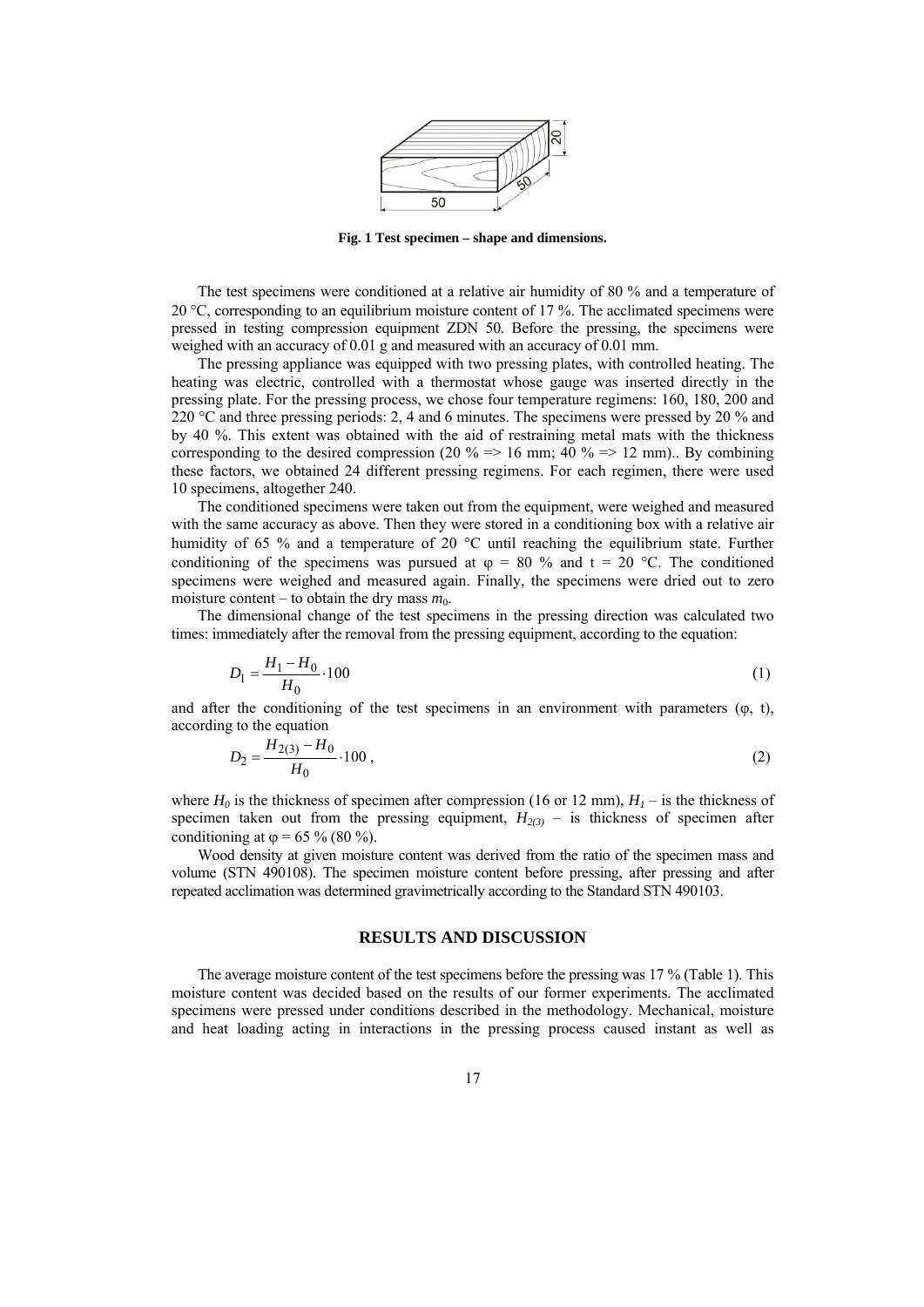permanent changes in wood structure, which means also changes in wood properties. The immediate changes in wood properties directly influenced the wood compression during pressing process. The permanent modifications in wood structure and properties had impacts on its dimensional stability.

 The moisture content of the test specimens after the pressing ranged from 13 to 1 % (Table 1). This decrease was participated by all the tested pressing parameters. The final moisture content during pressing depended on the pressing temperature and time. The moisture content was found markedly decreasing with raising temperature. There was also confirmed another decreasing trend in wood moisture content with prolonging pressing time. In all cases, the average moisture content under 40% compression was lower than the average moisture content under 20 % compression under the same conditions – due to the fact that the crosssections of the specimens compressed by 40% were heated more then cross-sections of specimens compressed by 20 %.

|                                                                                                                                                                                                                                                                                                                                                                                                                                                                                                                                                                                                                          | Statistical                                                   | Temperature [°C]                                            |       |          |                          |                                                                |       |       |                          |  |
|--------------------------------------------------------------------------------------------------------------------------------------------------------------------------------------------------------------------------------------------------------------------------------------------------------------------------------------------------------------------------------------------------------------------------------------------------------------------------------------------------------------------------------------------------------------------------------------------------------------------------|---------------------------------------------------------------|-------------------------------------------------------------|-------|----------|--------------------------|----------------------------------------------------------------|-------|-------|--------------------------|--|
| Pressing time                                                                                                                                                                                                                                                                                                                                                                                                                                                                                                                                                                                                            | characteristics                                               | 160                                                         | 180   | 200      | 220                      | 160                                                            | 180   | 200   | 220                      |  |
|                                                                                                                                                                                                                                                                                                                                                                                                                                                                                                                                                                                                                          | of moisture content                                           | Comprimation by 20 %                                        |       |          |                          | Comprimation by 40 %                                           |       |       |                          |  |
|                                                                                                                                                                                                                                                                                                                                                                                                                                                                                                                                                                                                                          |                                                               | Conditioning before pressing ( $\varphi$ = 80 %, t = 20 °C) |       |          |                          |                                                                |       |       |                          |  |
| $[\min] % \begin{center} % \includegraphics[width=\linewidth]{imagesSupplemental_3.png} % \end{center} % \caption { % Our method can be used for the proposed method. % Note that the \emph{Stab} and the \emph{Stab} can be used for the \emph{Stab} and the \emph{Stab} can be used for the \emph{Stab} and the \emph{Stab} can be used for the \emph{Stab} and the \emph{Stab} can be used for the \emph{Stab} and the \emph{Stab} can be used for the \emph{Stab} and the \emph{Stab} can be used for the \emph{Stab} and the \emph{Stab} can be used for the \emph{Stab} and the \emph{Stab} can be used for the \$ | $\overline{x}$ [%]                                            | 17                                                          |       |          |                          | 17.02                                                          |       |       |                          |  |
|                                                                                                                                                                                                                                                                                                                                                                                                                                                                                                                                                                                                                          | $S[\%]$                                                       | 016                                                         |       |          | 0.15                     |                                                                |       |       |                          |  |
|                                                                                                                                                                                                                                                                                                                                                                                                                                                                                                                                                                                                                          |                                                               | After pressing                                              |       |          |                          |                                                                |       |       |                          |  |
| $\overline{2}$                                                                                                                                                                                                                                                                                                                                                                                                                                                                                                                                                                                                           | $\overline{x}$ [%]                                            | 13.08                                                       | 12.12 | 10.30    | 8.09                     | 10.68                                                          | 9.85  | 6.92  | 5.16                     |  |
|                                                                                                                                                                                                                                                                                                                                                                                                                                                                                                                                                                                                                          | s [%]                                                         | 0.57                                                        | 0.55  | 0.45     | 0.60                     | 0.68                                                           | 1.00  | 0.70  | 0.57                     |  |
| $\overline{4}$                                                                                                                                                                                                                                                                                                                                                                                                                                                                                                                                                                                                           | $\overline{x}$ [%]                                            | 11.28                                                       | 10.58 | 6.88     | 4.37                     | 7.33                                                           | 6.69  | 3.25  | 1.55                     |  |
|                                                                                                                                                                                                                                                                                                                                                                                                                                                                                                                                                                                                                          | s [%]                                                         | 0.70                                                        | 0.45  | 0.59     | 0.51                     | 0.64                                                           | 0.76  | 0.56  | 0.42                     |  |
| 6                                                                                                                                                                                                                                                                                                                                                                                                                                                                                                                                                                                                                        | $\overline{x}$ [%]                                            | 10.25                                                       | 8.40  | 4.07     | $\overline{\phantom{0}}$ | 5.08                                                           | 3.36  | 1.07  |                          |  |
|                                                                                                                                                                                                                                                                                                                                                                                                                                                                                                                                                                                                                          | s [%]                                                         | 0.37                                                        | 0.27  | 0.55     |                          | 0.95                                                           | 0.69  | 0.48  | $\overline{\phantom{0}}$ |  |
|                                                                                                                                                                                                                                                                                                                                                                                                                                                                                                                                                                                                                          | I. conditioning after pressing ( $\varphi$ = 65 %, t = 20 °C) |                                                             |       |          |                          |                                                                |       |       |                          |  |
| $\overline{2}$                                                                                                                                                                                                                                                                                                                                                                                                                                                                                                                                                                                                           | $\overline{x}$ [%]                                            | 11.81                                                       | 11.51 | 10.98    | 10.54                    | 11.08                                                          | 10.25 | 9.69  | 8.94                     |  |
|                                                                                                                                                                                                                                                                                                                                                                                                                                                                                                                                                                                                                          | $S[\%]$                                                       | 0.22                                                        | 0.21  | 0.18     | 1.13                     | 0.52                                                           | 0.53  | 0.23  | 0.30                     |  |
| $\overline{4}$                                                                                                                                                                                                                                                                                                                                                                                                                                                                                                                                                                                                           | $\overline{x}$ [%]                                            | 11.29                                                       | 11.10 | 10.16    | 9.29                     | 9.94                                                           | 9.52  | 8.75  | 8.22                     |  |
|                                                                                                                                                                                                                                                                                                                                                                                                                                                                                                                                                                                                                          | $S[\%]$                                                       | 0.30                                                        | 0.19  | 0.23     | 0.18                     | 0.20                                                           | 0.44  | 0.19  | $0.26\,$                 |  |
| 6                                                                                                                                                                                                                                                                                                                                                                                                                                                                                                                                                                                                                        | $\overline{x}$ [%]                                            | 11.10                                                       | 10.54 | 9.37     |                          | 9.20                                                           | 8.40  | 8.41  |                          |  |
|                                                                                                                                                                                                                                                                                                                                                                                                                                                                                                                                                                                                                          | s [%]                                                         | 0.16                                                        | 0.17  | 0.23     |                          | 0.16                                                           | 0.16  | 0.16  |                          |  |
|                                                                                                                                                                                                                                                                                                                                                                                                                                                                                                                                                                                                                          |                                                               |                                                             |       |          |                          | II. conditioning after pressing ( $\varphi$ = 80 %, t = 20 °C) |       |       |                          |  |
| $\overline{2}$                                                                                                                                                                                                                                                                                                                                                                                                                                                                                                                                                                                                           | $\overline{x}$ [%]                                            | 17.35                                                       | 17.26 | 17.08    | 16.79                    | 16.71                                                          | 16.32 | 16.25 | 15.72                    |  |
|                                                                                                                                                                                                                                                                                                                                                                                                                                                                                                                                                                                                                          | s [%]                                                         | 0.34                                                        | 0.28  | $0.18\,$ | 0.27                     | 0.51                                                           | 0.48  | 0.22  | 0.35                     |  |
| $\overline{4}$                                                                                                                                                                                                                                                                                                                                                                                                                                                                                                                                                                                                           | $\overline{x}$ [%]                                            | 17.22                                                       | 17.18 | 16.93    | 16.47                    | 16.34                                                          | 15.84 | 15.95 | 15.38                    |  |
|                                                                                                                                                                                                                                                                                                                                                                                                                                                                                                                                                                                                                          | s [%]                                                         | 0.37                                                        | 0.23  | 0.26     | 0.24                     | 0.42                                                           | 0.33  | 0.33  | 0.38                     |  |
| 6                                                                                                                                                                                                                                                                                                                                                                                                                                                                                                                                                                                                                        | $\overline{\overline{x}}$ [%]                                 | 17.12                                                       | 16.98 | 16.63    |                          | 15.85                                                          | 15.35 | 15.85 |                          |  |
|                                                                                                                                                                                                                                                                                                                                                                                                                                                                                                                                                                                                                          | s [%]                                                         | 0.23                                                        | 0.37  | 0.18     |                          | 0.53                                                           | 0.56  | 0.37  |                          |  |

**Tab. 1 Moisture contents in specimens in individual phases of experiment (n =10).** 

 After removing from the pressing equipment, the springback of each specimen was determined according to the Eq. (1). We also monitored the changes in specimen thickness after conditioning at  $\varphi = 65\%$ , and  $\varphi = 85\%$  (Fig. 2). These changes in specimen thickness are related to the initial specimen thickness  $H_0$ , making 16 mm at 20 % compression and 12 mm under 40 % compression.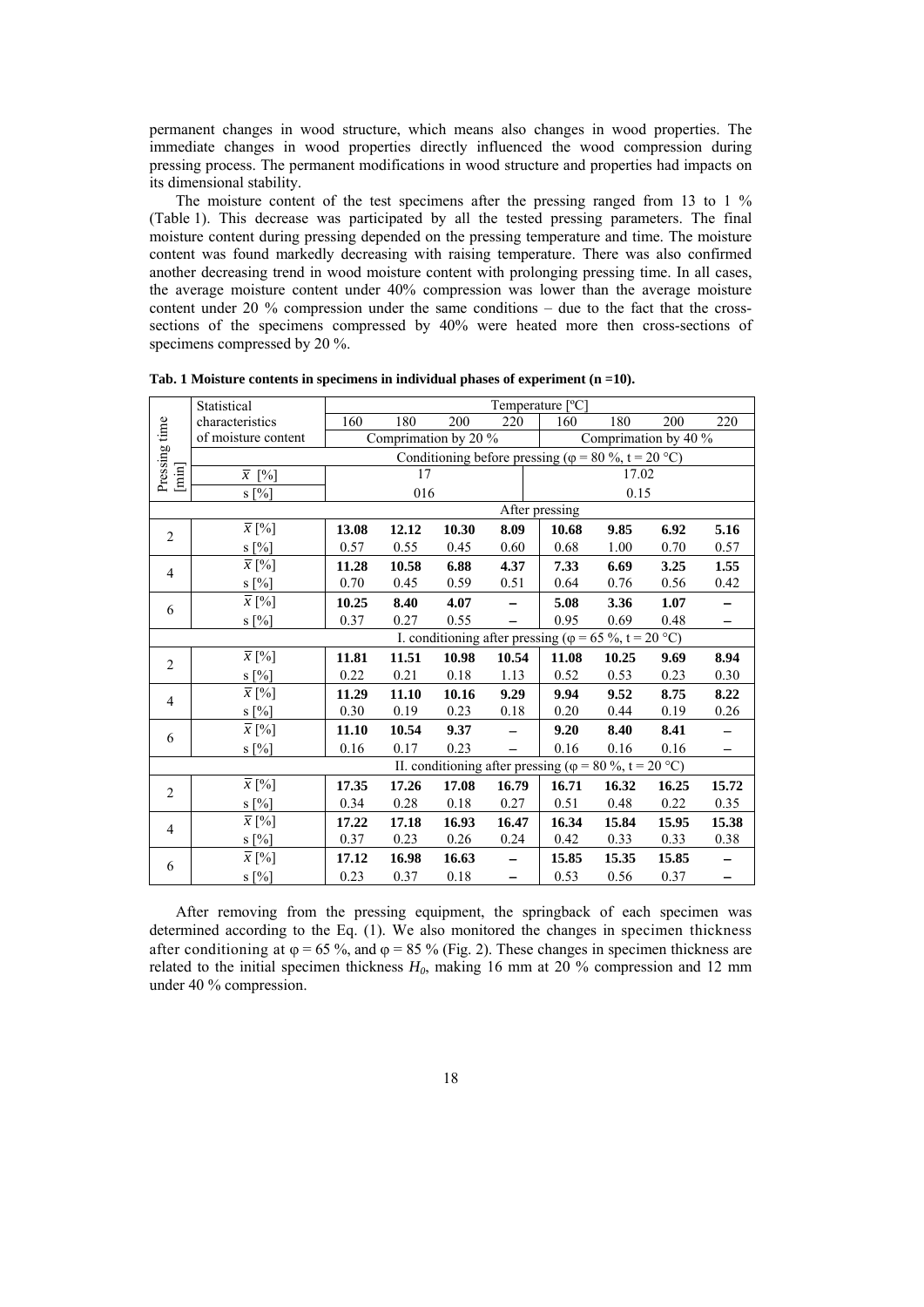

**Fig. 2 Dimensional change dependent on pressing temperature and time. A) comprimation by 20 %, B) comprimation by 40 %.** 

 The dimensional stability of specimens removed from the pressing equipment inversely correlated with varying moisture content. For both compression degrees, the lowest dimensional stability corresponded to the pressing temperature of 160  $^{\circ}$ C and the pressing time of 2 min. This fact is explained in Fig. 3 – showing that the temperature in the centre of specimens compressed by 20 %, heated for 2 min was ca 50 °C, which was not enough for ensuring their dimensional stability. The moisture concentrated in the centre of the compressed specimens caused a considerable springback. With raising temperature and increasing pressing time, the temperature in the specimen's centre increased and the moisture content decreased, improving, in such a way, the dimensional stability also inside the specimen. At a temperature of 220  $^{\circ}$ C and after 4 min pressing, the springback reached zero. In this case, the temperature in the specimens' centres ranged 100–110 °C (Fig. 3b). The same results were obtained after 6 min heating at 200 $\,^{\circ}$ C.

Having considered also other wood properties such as surface colour, the optimum pressing parameters seem: 200 °C for pressing temperature and 6 min for pressing time. The temperature of 220 °C is associated with the risk of noticeable degradation of wood surface layers due to the heat.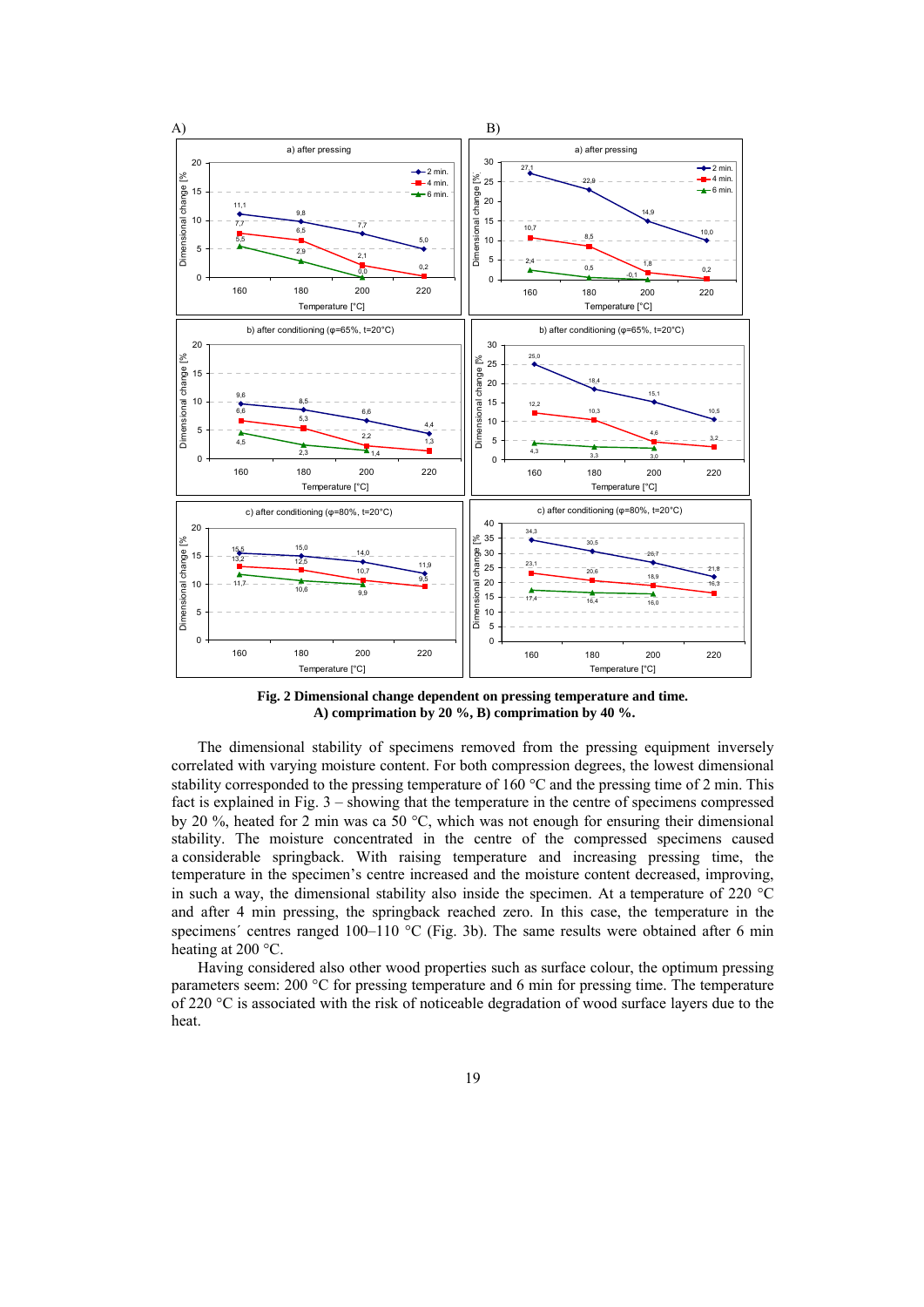

**Fig. 3 Temperature change in the specimen's centre during pressing; a) pressing temperature 160 C, b) pressing temperature 220 C.** 

The compressed specimens were conditioned at temperature  $t = 20$  °C and air humidity  $\varphi$  = 65 %, associated with the wood equilibrium moisture content of 12 %. After the conditioning, the specimens compressed by 20 % exhibited average moisture contents ranging within 12.0–9.3 % (Table 1). The results show that the raised temperature and prolonged pressing time caused only very small changes in the wood sorption. A more distinct drop in wood sorption was recorded in specimens compressed by 40 %. In this case, the equilibrium moisture content was 11–8 %. The conditioning at  $\varphi = 65$  % caused well recognisable dimensional changes, correlating with varying moisture content (Fig. 2b). Further conditioning at  $\varphi = 80$  % caused significant increases in the specimens' moisture content values, in many cases reaching the equilibrium of 17 %. Despite this evidence, the specimens exhibiting these moisture content values had not restored their original dimensions (Fig. 2c). In this case, the best results were obtained for the pressing temperature of 200  $^{\circ}$ C and the pressing time of 6 min, or for. 220  $\degree$ C and 4 min, but not even these values were sufficient for guaranteeing the dimensional stability of the compressed wood in environment with high relative air humidity.

The causal factors for springback after the load removal are elastic strains (instant and timeelastic) and restoration of hydrogen bonds. The renewed hydrogen bonds enable reorganisation of macromolecular and submicroscopic structures and conformations. The result is renewal of hygroscopic deformation of wood – wood "swelling". These changes are getting more pronounced with amounts of water remaining in the compressed wood.

The results show that these deformations depend on temperature. The molecular mechanisms underlying changes in wood associated with temperature is different from the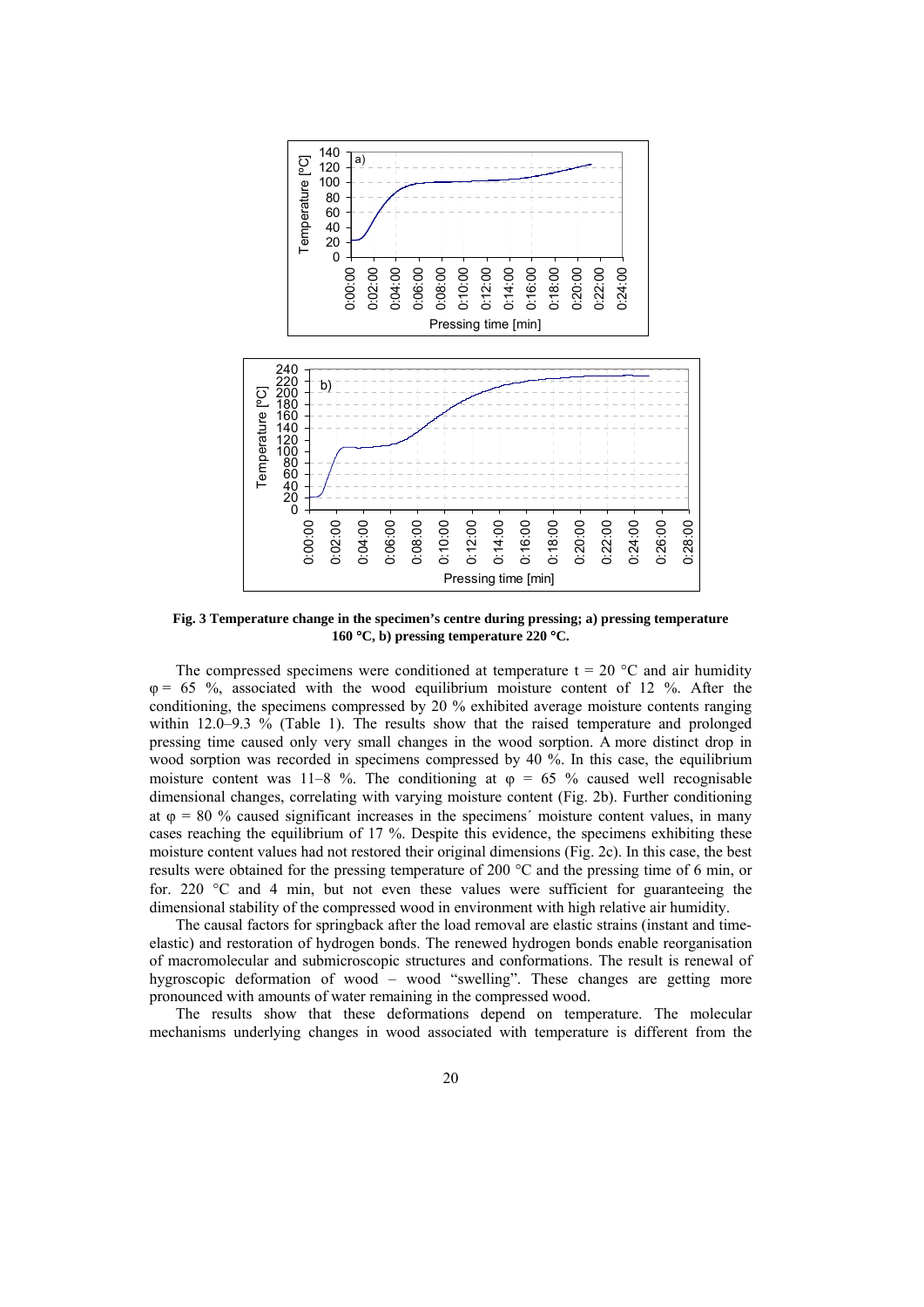changes associated with moisture. Wood heating accelerates the movements of its basic elements (thermal movements), with inducing significant physical and chemical changes in this material (KAČÍKOVÁ and KAČÍK 2011).

Wood polymers are most frequently characterised with three temperature ranges and the three corresponding states – glassy state, viscoelastic (transitory) state and viscous flow (rubbery state) (KÚDELA 1992). For some polymers, IRVINE (1984) reports even five possible temperature ranges. Five temperature ranges are also observable in lignins of some broadleaved woody plants (KUBO *et al.* 1997). The different ranges are associated with different polymer properties and performance. From this viewpoint is important  $T_g$  temperature (glass transition).

In case of dry hemicelluloses and lignin,  $T_g > 100^\circ$  C (IRVINE 1984, SOLÁR 1997, OLSON and SALMÉN 1997 and others). The last-cited works, however, are showing evidence for an especially significant dependence of  $T_g$  on moisture content. The temperature range for  $T_g$  is from 60 to 100 $^{\circ}$  C for wet lignin, and from 0 $^{\circ}$  to 100 $^{\circ}$  C for hemicelluloses. The values vary with the moisture content. With increasing moisture content increases also the difference in  $T<sub>g</sub>$ between the two discussed wood components. It is because the hemicelluloses in wood are highly hygroscopic and they absorb the considerable water amounts.

In this temperature range, no  $T_g$  values can be observed for cellulose – due to the high crystallinity of this component. WOODWARD (1980) reports for cellulose a glass transition  $T_g$ value of 230° C. Some authors cited in LINDSTRÖM *et al.* (1987) report 200 °C for *Tg* of dry cellulose, with other  $T<sub>g</sub>$  values being inversely dependent on moisture content.

The glass transition of wood in plasticization process is supposed controlled primarily by the  $T_g$  of lignin. In case of beech wood, the  $T_g$  range is 65–75 °C (OLSSON and SALMÉN 1997). The last cited authors suggest that these low  $T_g$  values of beech wood were mainly due to high abundance of methoxyl groups in lignin. As it follows from KÚDELA (2005),  $T_g$  temperature can be controlled, to some extent, also by the duration of thermal or hydrothermal treatment.

Reduction of wood hydrophilicity and permanent dimensional stabilisation of wood after pressing requires reaching the rubbery state. For reaching the rubbery state of lignin in pressing wood with low moisture content, there are necessary substantially higher heating temperatures (180– 200 °C) – documented with the results of ITO *et al*. (1998b), INOUE *et al*. 1998 and DWIANTA *et al*. 1999.

Considering our initial moisture content of 17 % (air-dried wood) and considering the fact that wood moisture content exhibits significant decrease during pressing, we decided for the pressing temperatures from 160 to 220 °C. These values should guarantee the third transition phase – rubbery state for wood polymers during wood pressing. This is true, however, only under the assumption that the body has been heated across the entire cross-section. This assumption, however, was not met within our pressing times.

Our results allow us, in relation to permanent changes, to declare  $200-220$  °C as the optimum pressing temperature range and 4–6 min as the optimum pressing time range for specimens thick 20 mm. With these parameters, there was obtained almost 100% dimensional stability after pressing. However, the same did not hold under moisture loading. Increasing moisture load caused decreasing stability of the test specimens.

The obtained results indicate that, during pressing, lignin turned to rubbery state and served, in our opinion, an important role for specimens´ dimensional stability. The central wood layers, however, did not reach this state, which we suppose to be the primary cause of worsening the dimensional stability of specimens after moisture loading. The results suggest that there is necessary to decide the pressing time guaranteeing appropriate heating also for central layers. This time will depend on the pressing temperature and on the pressed body thickness. Similar results were also obtained by ITO *et al*. (1998a), investigating the mechanism of permanent fixation of pressed wood. The authors observed that higher pressing temperature might need shorter pressing time. The dimensional stabilisation at pressing temperature of 200  $^{\circ}$ C required pressing time of 4 min, while at 180  $\degree$ C, the pressing time was needed three times more.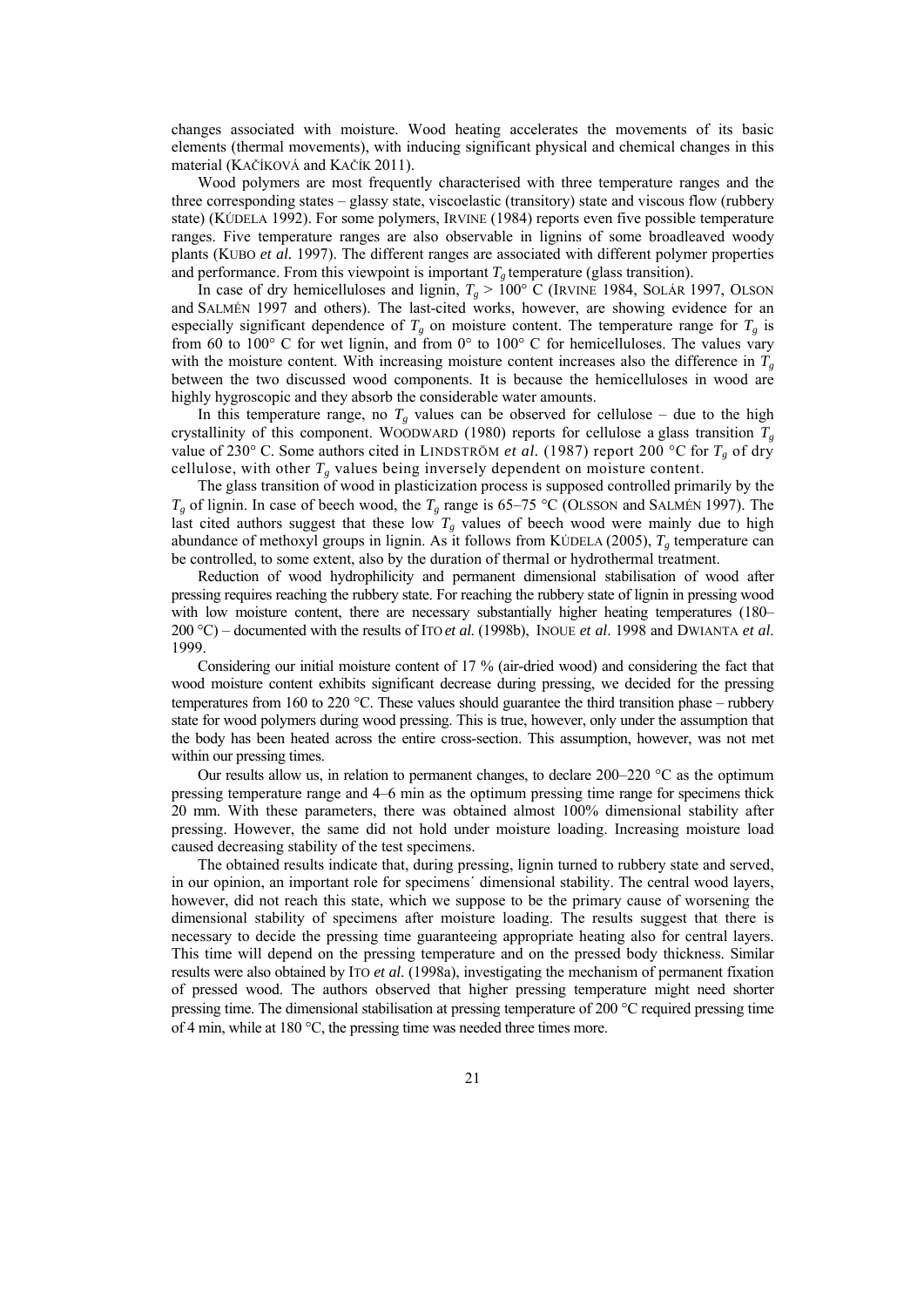The pressing parameters also influence the pressed wood density. Table 2 shows that the average density of beech wood after pressing was from 765 to 1040 kg·m<sup>-3</sup>. BLOMBERG *et al.* (2006) report the average density values for seven wood species pressed under a constant pressure of 130 MPa, ranging within 750–1100 kg·m<sup>-3</sup>.

| Pressing             | Statistical                          | Temperature [°C]                                              |      |      |                                                                |                      |      |      |      |  |
|----------------------|--------------------------------------|---------------------------------------------------------------|------|------|----------------------------------------------------------------|----------------------|------|------|------|--|
| time                 | characteristics                      | 160                                                           | 180  | 200  | 220                                                            | 160                  | 180  | 200  | 220  |  |
| $\lceil \min \rceil$ | of density                           | Comprimation by 20 %                                          |      |      |                                                                | Comprimation by 40 % |      |      |      |  |
|                      |                                      |                                                               |      |      | After pressing                                                 |                      |      |      |      |  |
| $\overline{2}$       | $\overline{x}$ [kg·m <sup>-3</sup> ] | 765                                                           | 762  | 775  | 779                                                            | 874                  | 881  | 930  | 957  |  |
|                      | s [ $\text{kg}\cdot\text{m}^{-3}$ ]  | 21,0                                                          | 20,9 | 20,6 | 21,3                                                           | 36,8                 | 57,6 | 29,6 | 32,6 |  |
| $\overline{4}$       | $\overline{x}$ [kg·m <sup>-3</sup> ] | 772                                                           | 801  | 795  | 794                                                            | 947                  | 961  | 1018 | 1011 |  |
|                      | s [ $\text{kg}\cdot\text{m}^{-3}$ ]  | 20,7                                                          | 74,1 | 21,5 | 17,5                                                           | 40,8                 | 58,2 | 28,6 | 37,4 |  |
| 6                    | $\overline{x}$ [kg·m <sup>-3</sup> ] | 788                                                           | 796  | 795  |                                                                | 1003                 | 1038 | 1009 |      |  |
|                      | s [ $\text{kg}\cdot\text{m}^{-3}$ ]  | 14,6                                                          | 18,6 | 21,6 |                                                                | 37,6                 | 50,6 | 30,2 |      |  |
|                      |                                      | I. conditioning after pressing ( $\varphi$ = 65 %, t = 20 °C) |      |      |                                                                |                      |      |      |      |  |
| $\overline{2}$       | $\overline{x}$ [kg·m <sup>-3</sup> ] | 761                                                           | 764  | 785  | 802                                                            | 895                  | 954  | 961  | 1025 |  |
|                      | s [ $\text{kg}\cdot\text{m}^{-3}$ ]  | 27,4                                                          | 17,5 | 20,5 | 12,8                                                           | 64,3                 | 76,3 | 26,6 | 31,2 |  |
| $\overline{4}$       | $\overline{x}$ [kg·m <sup>-3</sup> ] | 778                                                           | 792  | 814  | 808                                                            | 981                  | 1013 | 1041 | 1030 |  |
|                      | s [ $\text{kg}\cdot\text{m}^{-3}$ ]  | 24,7                                                          | 10,8 | 27,3 | 22,1                                                           | 38,8                 | 56,6 | 33,7 | 32,7 |  |
| 6                    | $\overline{x}$ [kg·m <sup>-3</sup> ] | 811                                                           | 811  | 817  |                                                                | 1046                 | 1049 | 1026 |      |  |
|                      | s [ $\text{kg}\cdot\text{m}^{-3}$ ]  | 9,5                                                           | 12,2 | 33,2 |                                                                | 47,5                 | 48,1 | 30,8 |      |  |
|                      |                                      |                                                               |      |      | II. conditioning after pressing ( $\varphi$ = 80 %, t = 20 °C) |                      |      |      |      |  |
| $\overline{c}$       | $\overline{x}$ [kg·m <sup>-3</sup> ] | 760                                                           | 757  | 771  | 780                                                            | 865                  | 870  | 899  | 930  |  |
|                      | s [ $\text{kg}\cdot\text{m}^{-3}$ ]  | 21,5                                                          | 19,1 | 20,9 | 21,3                                                           | 46                   | 55,5 | 28,4 | 33,4 |  |
| $\overline{4}$       | $\overline{x}$ [kg·m <sup>-3</sup> ] | 771                                                           | 776  | 791  | 794                                                            | 911                  | 926  | 956  | 965  |  |
|                      | s [ $\text{kg}\cdot\text{m}^{-3}$ ]  | 22,3                                                          | 14,4 | 20,4 | 20,4                                                           | 43,2                 | 64,0 | 29,2 | 39,9 |  |
| 6                    | $\overline{x}$ [kg·m <sup>-3</sup> ] | 784                                                           | 790  | 793  |                                                                | 947                  | 988  | 952  |      |  |
|                      | s [ $\text{kg}\cdot\text{m}^{-3}$ ]  | 17,5                                                          | 18,1 | 19,4 |                                                                | 45,0                 | 55,1 | 32,1 |      |  |

**Tab. 2 Density in specimens in individual phases of experiment (n =10).** 

 The results of the last cited authors demonstrate that the pressed wood density is primarily affected by the compression degree and by wood species. Our results have also confirmed an important influence of dimensional stability. At the same compression degree, higher density was obtained in specimens with better stabilised dimensions. In Fig. 2 we can see that the dimensional stability improved with increasing pressing temperature and pressing time. This means that the final density values were also controlled by these parameters.

The final density of the pressed wood is important from the viewpoint of its mechanical performance. Wood mechanical properties increase linearly with increasing wood density, equally in untreated and pressed wood (BLOMBERG 2006, KÚDELA 2010).

 The concern was about wood density at specified moisture contents when the wood density was also partly influenced by the wood moisture. The specimens did not exhibit distinct changes in density after conditioning at  $\varphi = 65\%$ . Statistically significant differences identified in some cases were not significant from the viewpoint of practice. Conditioning the specimens at  $\varphi = 80$  % resulted in a decreasing trend in wood density, despite the moisture content values were higher in all cases. The underlying cause is that the increase in wood volume due to increasing wood moisture content was more rapid than the corresponding increase in the wood mass.

 The results suggest that the crosscut density patterns in pressed wood (density patterns in the pressing direction) will not be homogeneous. The variable density profiles reported in WANG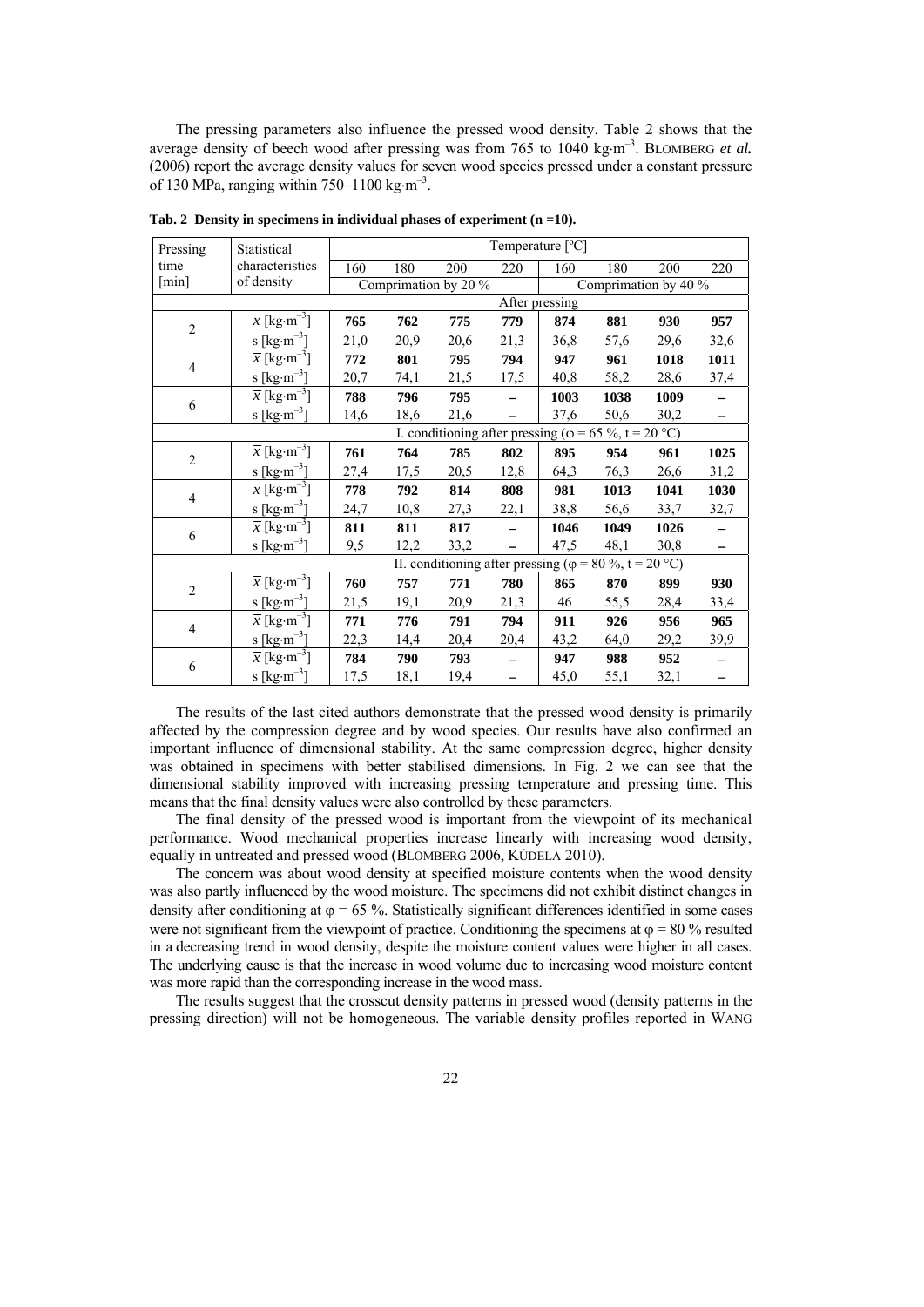and COOPER (2005) show the same evidence. The consequence is lower dimensional stability of the pressed wood (KÚDELA and REŠETKA 2011).

#### **CONCLUSIONS**

 The results of our experiments have confirmed the dependence of dimensional stability on pressing temperature and pressing time. The dimensional stability improved significantly with increasing pressing temperature and time.

Very good stability after pressing was obtained for pressing at the temperature of 200  $\degree$ C for 6 min, or after pressing at 220 °C for 4 min. These pressing conditions also induced significant decrease in moisture content and in sorption capacity of the pressed wood.

The tested pressing parameters did not guarantee for the pressed specimens appropriate dimensional stability after moisture loading. The results revealed that the specimens were not sufficiently heated inside. It follows that prolongation of the pressing time is necessary.

## **LITERATÚRA**

BÄCHLE, F., NIEMZ, P., SCHNEIDER, T. 2007. Physical-mechanical properties of hard- and softwood heat treated in an Autoclave. In: European Conference on Wood Modification 2007: Processing. Bangor:,UK, BC, pp. 177-182.

BLOMBERG, J. 2006. Mechanical and Physical Properties of Semi-Isostatically Densified Wood. LTU Skellefteå: Luleå University of Technology, Division of Wood Science and Technology, 2006:28, 62 pp. ISSN I402-I544.

BLOMBERG, J., PERSSON, B., BEXELL, U. 2006. Effects of semi-isostatic densification on anatomy and cell shape recovery on soaking. Holzforschung,  $60: 322-331$ .

CLAIR, B., ARINERO, R., LÉVÈQUE, G., RAMONDA, M., THIBAUT, B. 2003. Imaging the mechanical properties of wood cell wall layers by atomic force modulation microscopy. IAWA Journal, 24(3): 223–230.

DWIANTO, W., MOROOKA, T., NORIMOTO, M., KITAJIMA, T. 1999. Stress relaxation of sugi (*Cryptomeria japonica*, D. Don) wood in radial compression under high temperature steam. Holzforschung, 53: 541–546.

ESTEVES, B. M., PEREIRA, H. M. 2009. Wood modification by heat treatment. In BioResourses, 4(3): 370-404. HIGASHIHARA, T., MOROOKA, T., NORIMOTO, M. 2000. Permanent fixation of transversally compressed wood by steaming and its mechanism. J. Jap. Wood Res. Soc., 46(4): 291–297.

CHUCHRJANSKIJ, P. N. 1953. Lisovanie dreva. Bratislava: Práca, 156 pp.

INOUE, M., KODAMA, J., YAMAMOTO, Y., NORIMOTO, M. 1998. Dimensional stabilization of compressed wood using high-frequency heating. J. Jap. Wood Res. Soc., 44(6): 410–416.

IRVINE, G. M. 1984: The significance of the glass transition of lignin and hemicelluloses and their measurement by differential thermal analysis. Tappi J., 67(5): 118–121.

ITO, Y., TANAHASHI, M., SHIGEMATSU, M., SHINODA, Y., OHTA, CH. 1998a. Compressive-moulding of wood high-pressure steam-treatment. Part 1. Development of compressively moulded squares from thinnings. Holzforschung, 52(2): 211–216.

ITO, Y., TANAHASHI, M., SHIGEMATSU, M., SHINODA, Y. 1998B. Compressive-moulding of wood high-pressure steam-treatment. Part 2. Mechanism of permanent fixation. Holzforschung, 52(2): 217–221.

JOHANSSON, D., PERSSON, M., MORÉN, T. 2006. Effect of heat treatment on capillary water absorption of heat/treated pine, spruce and birch. In Wood Structure and Propetries ´06 (Eds. Kurjatko *et al*.), Zvolen: Arbora Publishers, pp. 251-255. ISBN 80-968869-4-3.

KAČÍKOVÁ, D., KAČÍK, F. 2011: Chemické a mechanické zmeny dreva pri termickej úprave. Zvolen: TU vo Zvolene, 71 pp.

KÖZSEGI, L., ZEMIAR, J., ŠTEFEK, P. 2000. Rozmerová stabilita dreva tvárneného lisovaním a plastifikovaného mikrovlným ohrevom. Acta Facultatis Xylologiae Zvolen, 42(1): 99–107.

KUBO, S., ISHIKAVA, N., URAKI, Y., SANO, Y. 1997. Preparation of lignin fibers from softwood acetic acid lignin. Relationship between fusibility and the chemical structure of lignin. Mokuzai Gakkaishi, 43(8): 655−662.